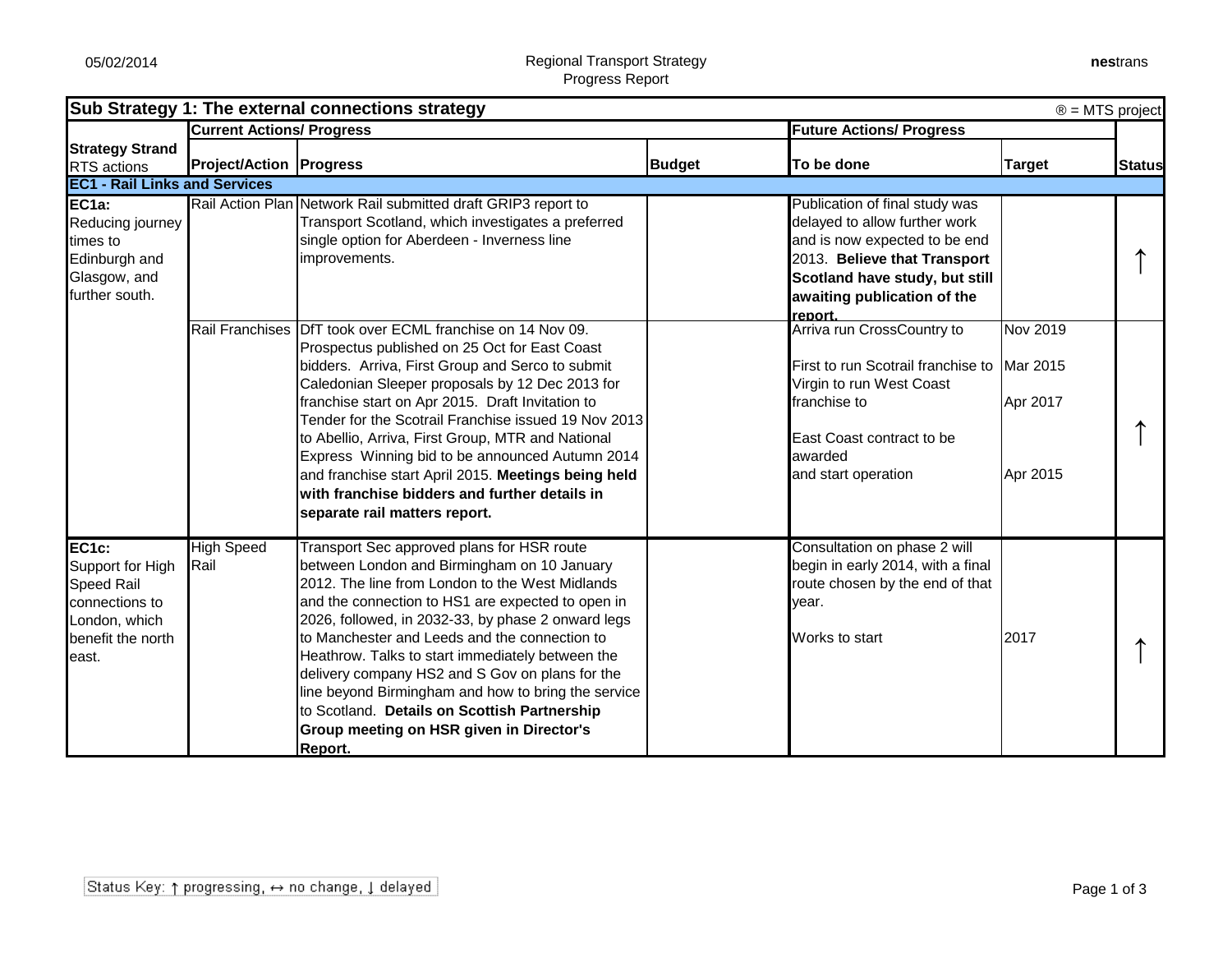## 05/02/2014 Regional Transport Strategy Progress Report

| nestrans |
|----------|
|----------|

|                                                                                                                                                                                                | <b>Current Actions/ Progress</b>                        |                                                                                                                                                                                                                                                                                                                                                                                                                                                                                                                                                                                                                                                                                                                                                                                                                                                                                                                                                                                                        |                                                                                    | <b>Future Actions/ Progress</b>                                                                                                                              |                                                                                                             |               |  |
|------------------------------------------------------------------------------------------------------------------------------------------------------------------------------------------------|---------------------------------------------------------|--------------------------------------------------------------------------------------------------------------------------------------------------------------------------------------------------------------------------------------------------------------------------------------------------------------------------------------------------------------------------------------------------------------------------------------------------------------------------------------------------------------------------------------------------------------------------------------------------------------------------------------------------------------------------------------------------------------------------------------------------------------------------------------------------------------------------------------------------------------------------------------------------------------------------------------------------------------------------------------------------------|------------------------------------------------------------------------------------|--------------------------------------------------------------------------------------------------------------------------------------------------------------|-------------------------------------------------------------------------------------------------------------|---------------|--|
| <b>Strategy Strand</b><br>RTS actions                                                                                                                                                          | <b>Project/Action Progress</b>                          |                                                                                                                                                                                                                                                                                                                                                                                                                                                                                                                                                                                                                                                                                                                                                                                                                                                                                                                                                                                                        | <b>Budget</b>                                                                      | To be done                                                                                                                                                   | <b>Target</b>                                                                                               | <b>Status</b> |  |
| <b>EC2 - Strategic Roads</b>                                                                                                                                                                   |                                                         |                                                                                                                                                                                                                                                                                                                                                                                                                                                                                                                                                                                                                                                                                                                                                                                                                                                                                                                                                                                                        |                                                                                    |                                                                                                                                                              |                                                                                                             |               |  |
| EC2a:<br>Overcoming<br>constraints on the Peripheral<br>network that have Route -<br>a direct impact on Balmedie to<br>travel to/from the<br>north east, such<br>as the A90<br>through Dundee. | Aberdeen<br>Western<br>Tipperty<br>(AWPR-BT) ®          | The Competitive Dialogue process is progressing Issue Tenders<br>well and in accordance with the dialogue process Spring 2013.<br>timetable established at the commencement of<br>dialogue in May 2013. Additionally, a number of Contract Award<br>and advance works are being Autumn 2014<br>preparatory<br>Demolition works at the Former<br>undertaken.<br>International School of Aberdeen is now Completion Spring<br>complete. Further invasive archaeological works 2018<br>are soon to resume targeting specific locations.<br>Hydrological monitoring works are ongoing alongside<br>various<br>ecological<br>mitigation<br>habitat<br>and<br>being taken forward in<br>enhancement work<br>accordance with Environment Statement obligations.<br>A specialist Mains Out contractor has now been<br>appointed and has commenced survey works of<br>some properties. Selective tree feeling operations<br>commenced at the end of January 2014 and will<br>continue for an estimated 6 weeks. |                                                                                    | Continue to plan for packages<br>of work to meet the programme<br>for delivery.                                                                              | <b>Preferred Bidder</b><br>Summer 2014<br><b>Contract Award</b><br>Autumn 2014<br>Completion<br>Spring 2018 |               |  |
| EC2a (contd)                                                                                                                                                                                   | A90 Access<br>from the South<br>study ®<br>Laurencekirk | Study to identify improvements and P&R site - final<br>report published on Nestrans website spring 08.<br>Individual capital projects are detailed separately<br>elsewhere within this progress update. Bridge of<br>Dee Study being undertaken in line with<br>STAG/DMRB. Full details of the study and draft<br>preliminary design drawings of the concepts being<br>taken forward from the pre-appraisal stage can be<br>viewed on ACC's website.<br>Consultancy brief for STAG/DMRB study issued by                                                                                                                                                                                                                                                                                                                                                                                                                                                                                                | £150K Revenue in<br>2013/14<br>Invoiced to date $=$<br>£86.7K<br>£100K from TS and | Draft STAG part 1 report<br>submitted and can be viewed<br>on Member's website.<br>Subject of separate report to<br>Board.<br><b>CH2M Hill appointed and</b> |                                                                                                             |               |  |
|                                                                                                                                                                                                | Flyover                                                 | Nestrans in partnership with Transport Scotland and<br>Aberdeenshire Council and tenders returned 22 Nov<br>2013. Meeting held with representatives of local<br>community on 14 November to outline need for study<br>and process to be undertaken.                                                                                                                                                                                                                                                                                                                                                                                                                                                                                                                                                                                                                                                                                                                                                    | £25K Capital in<br>2013/14                                                         | start up meeting held on 10<br><b>January. Proposed works</b><br>programme being developed<br>and initial consultation<br><b>Iplanned.</b>                   |                                                                                                             |               |  |